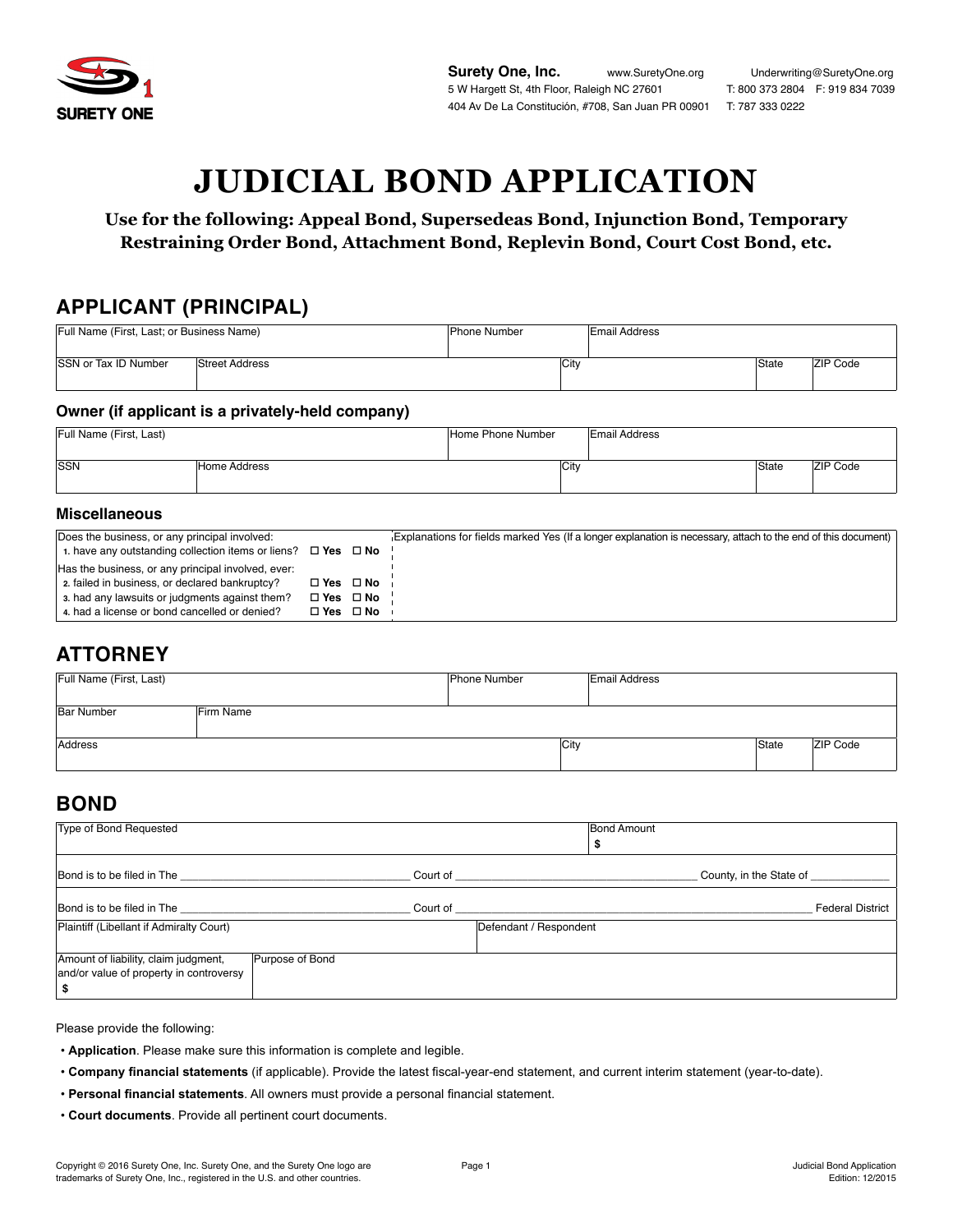# **INDEMNITY AGREEMENT**

IN CONSIDERATION of the execution of the bond for which application is made, the undersigned (collectively, "Applicant") for themselves, their personal representatives, heirs, successors and assigns, hereby agree with, warrant and represent to, and bind themselves jointly and severally to, Surety and its co-sureties, re-insurers, and any other company which may execute a bond or bonds at the request of Surety (individually and collectively called "Surety") as follows:

- **1.** Applicant agrees to pay Surety an advanced premium for the first year or a fractional part thereof that is earned and the amount due annually thereafter in accordance with Surety's then current premium rates or any minimum earned premium until Surety shall be discharged or released from any and all liability and responsibility under said bond, and all matters arising therefrom, and until competent written legal evidence of such discharge or release, satisfactory to Surety, is furnished to Surety.
- **2.** Applicant agrees that Surety may make any credit checks, including consumer and investigative credit checks, it deems necessary.
- **3.** Applicant warrants and represents that the questions answered and information furnished in connection with the application are true and correct.
- **4.** Applicant agrees to indemnify and keep indemnified Surety and its agents and representatives and hold and save it them harmless from and against any and all liability, damage, loss, cost and expense of whatsoever kind or nature, including consul and attorney's fee, which Surety or its agents or representatives may at any time sustain or incur by reason or in consequence of have executed or procured the execution of the bond or enforcing this agreement against any of the undersigned or in procuring or in attempting to procure its release from liability under the bond.
- **5.** If Surety shall set up a reserve to cover any liability, claims, suit or judgment under said bond, the undersigned will, immediately upon demand, deposit with Surety a sum of money, equal to such reserve and any increase thereof, to be held by Surety as collateral security on said bond. Any such collateral shall be available, in the discretion of Surety, as collateral security on any other or all bonds heretofore or hereafter executed for at the requests of any of the undersigned.
- **6.** If Surety shall procure any other company or companies to execute or join with it in executing, or to reinsure said bonds, this instrument shall insure to the benefit of such other company or companies, its or their successors and assigns, so as to give it or them a direct right of actions against the indemnitors to enforce the provisions of this instrument.
- **7.** An itemized statement of payments made by Surety, sworn to by an officer of Surety, shall be prima facie evidence of the liability of the undersigned to reimburse Surety for such payments with interests.
- **8.** Surety in it sole discretion and without notice to the undersigned, is hereby authorized but not required from time to: (a) make or consent to any change in said bond or to issue any substitutes for any renewal thereof, and this instrument shall apply to such substituted or changed bond or renewal; (b) take such action as it may deem appropriate to prevent or minimize loss under said bond, including but not limited to steps to procure discharge from liability under said bonds, and (c) adjust, settle or compromise any claim or suit arising under said bond and, with respect to any such claims or suits, to take any action it may deem appropriate and any adjustment, settlement or compromise made or action taken by Surety shall be conclusive against and binding upon the undersigned.
- **9.** Each of the undersigned agrees to pay the full amount of the foregoing regardless of (a) the failure of the principal or any applicant or indemnitor to sign any such bond or (b) any claims that other indemnity, security or collateral was to have been obtained or (c) the release. return or exchange by Surety with or without the consent of the undersigned, of any indemnity, security, or collateral that may have been obtained or (d) the fact that any party signing this instrument is not bound for any reason.
- **10.** The undersigned hereby expressly waive notice from Surety of any claims or demand made against Surety or the principal under the bond or of any information Surety may receive concerning the principal, any contract, or bond. Surety shall have to right to decline any or all bonds herein applied for and shall have the right to withdraw from or cancel the same at any time, all without incurring any liability to the undersigned.
- **11.** Whenever used in this instrument the plural term shall include the singular and the singular shall include the plural, as the circumstances require. If any portion of this agreement be in conflict with any law controlling the construction hereof, such portion of this instrument shall be considered to be deleted and the remainder shall continue in full force and effect. A facsimile of this Agreement shall be considered an original and shall be admissible in a court at law to the same extent as an original copy.
- **12.** All obligations of the principal, applicants, and indemnitors to Surety are due, payable and performable at the Surety's election, in the Surety's domicile where venue of any action to enforce this agreement may be brought by Surety. Surety shall be entitled to recover all attorney's fees (including those of attorneys employed by Surety), consulting fees, and claims adjustment expenses in defending any claims made against its bonds or in enforcing any of its rights under this Agreement.
- **13.** In consideration of the execution by Surety of the suretyship herein applied for, each of the undersigned, jointly and severally, agree to be bound by all of the terms of the foregoing indemnity agreement executed by the applicant, as fully as though each of the undersigned were the sole applicant named herein, and admit to being financially interested in the performance of the obligation, which the suretyship applied for is given to secure.
- **14.** Applicant specifically consents to the premium rate quoted by surety regardless of whether said rate is filed, unfiled, special, non-standard or any deviation from rates historically offered for similar risks. Applicant furthermore understands that broker or agent fees may be included in the fee quote and to those who likewise specifically consent.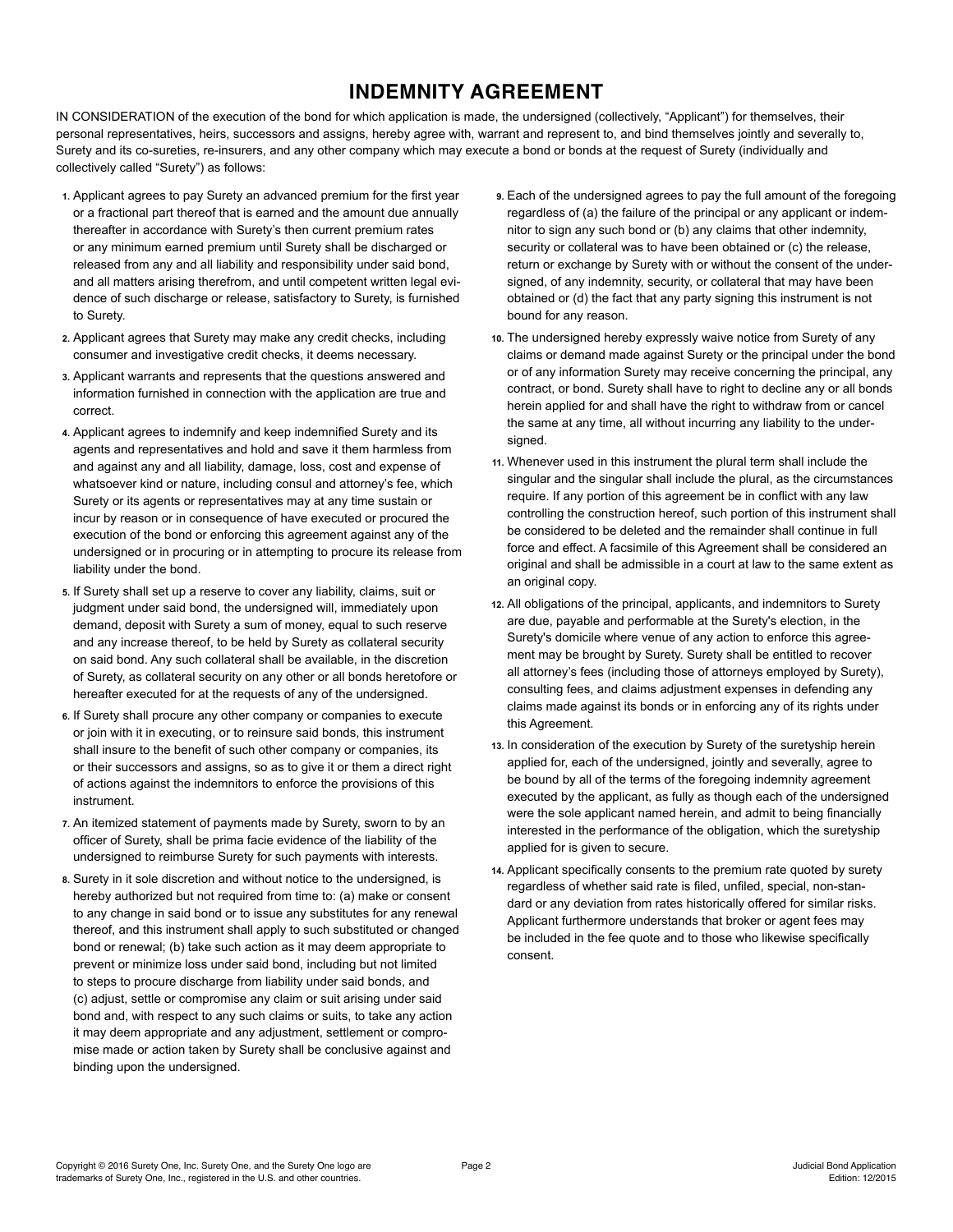## **By signing this application you are assuming specific obligations. Please read carefully the preceding indemnity agreement.**

# **Signature Instructions for Different Types of Applicants**

#### **Individual / Sole Owner**

- *Applicant Signature:* signature of the individual or sole owner
- *Indemnitor 2 Signature:* signature of the applicant's spouse

#### **Partnership**

- *Applicant Signature:* signature of a partner
- *Indemnitor [#] Signature:* signatures of all other partners\*
- *Indemnitor [#] Signature:* signatures of all spouses of partners\*

#### **Corporation†**

- *Applicant Signature:* signature of president of corporation
- *Indemnitor [#] Signature:* signatures of all stockholders whose share in this corporation is 10% or more\*
- *Indemnitor [#] Signature:* signatures of the spouses of all stockholders whose share in this corporation is 10% or more\*

\**Signature* and *Name* fields may be duplicated above to accommodate additional Indemnitors. On duplication, change "Indemnitor 5" to "Indemnitor 6", and so on. **†**Large, publicly traded companies, and certain private enterprises with significant levels of capital may be exempt from personal indemnity.